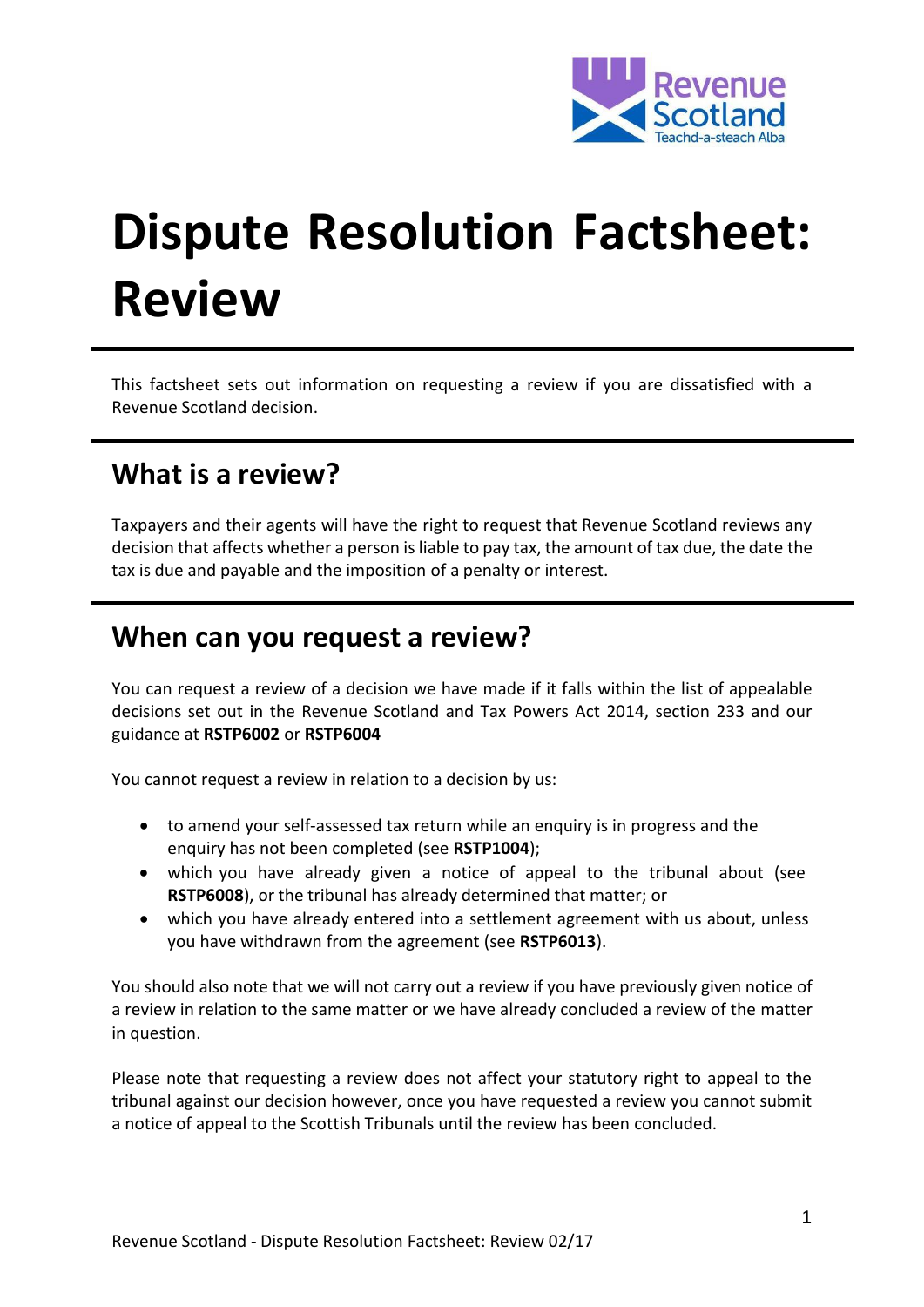

# **How to request a review**

You must send us a notice of review clearly setting out the grounds for the review by explaining why you disagree with our decision and provide us with any further information you feel is relevant to your case. In order to prevent any processing delays we recommend you quote the Revenue Scotland tax reference number (this will be on the decision letter) and submit the review in the following way:

**Taxpayers** should send an email to the Reviews mailbox [reviews@revenue.scot](mailto:reviews@revenue.scot) clearly marked as a '**Notice of review'**, alternatively you can write to us at: Revenue Scotland, PO Box 24068, Victoria Quay, Edinburgh, EH6 9BR.

**Agents** should submit the request using the Secure Message Service (SMS) within SETS.

#### **Submit your notice of review within 30 days of:**

- the date on which we notified you of the appealable decision; or if you have entered into a settlement agreement with Revenue Scotland but have subsequently withdrawn, the date of your withdrawal; or
- if your review request relates to a decision by Revenue Scotland to amend your self-assessment while an enquiry is in progress: the date we notified you that the enquiry was completed. If no such notice was given, the date three years after the filing date or the date three years after the date on which you made the return, if this was made after the filing date.

# **Requesting a late notice of review**

You must send us a notice of late review clearly setting out the grounds for the review by explaining why you disagree with our decision and provide us with any further information you feel is relevant to your case. You should also explain why you were unable to notify us of a review within the time limit and state when that reason ceased to apply. In order to prevent any processing delays we recommend you quote the Revenue Scotland tax reference number (this will be on the decision letter) and submit the review in the following way:

**Taxpayers** should send an email to the Reviews mailbox [reviews@revenue.scot](mailto:reviews@revenue.scot) clearly marked as a '**Request for late notice of review'**, alternatively you can write to us at: Revenue Scotland, PO Box 24068, Victoria Quay, Edinburgh, EH6 9BR.

**Agents** should submit the request using the Secure Message Service (SMS) within SETS.

We will consider your request for a late notice or review and notify you of our decision. We must agree to your request if we are satisfied that:

 you have a reasonable excuse for not notifying us of your request before the time limit ran out; and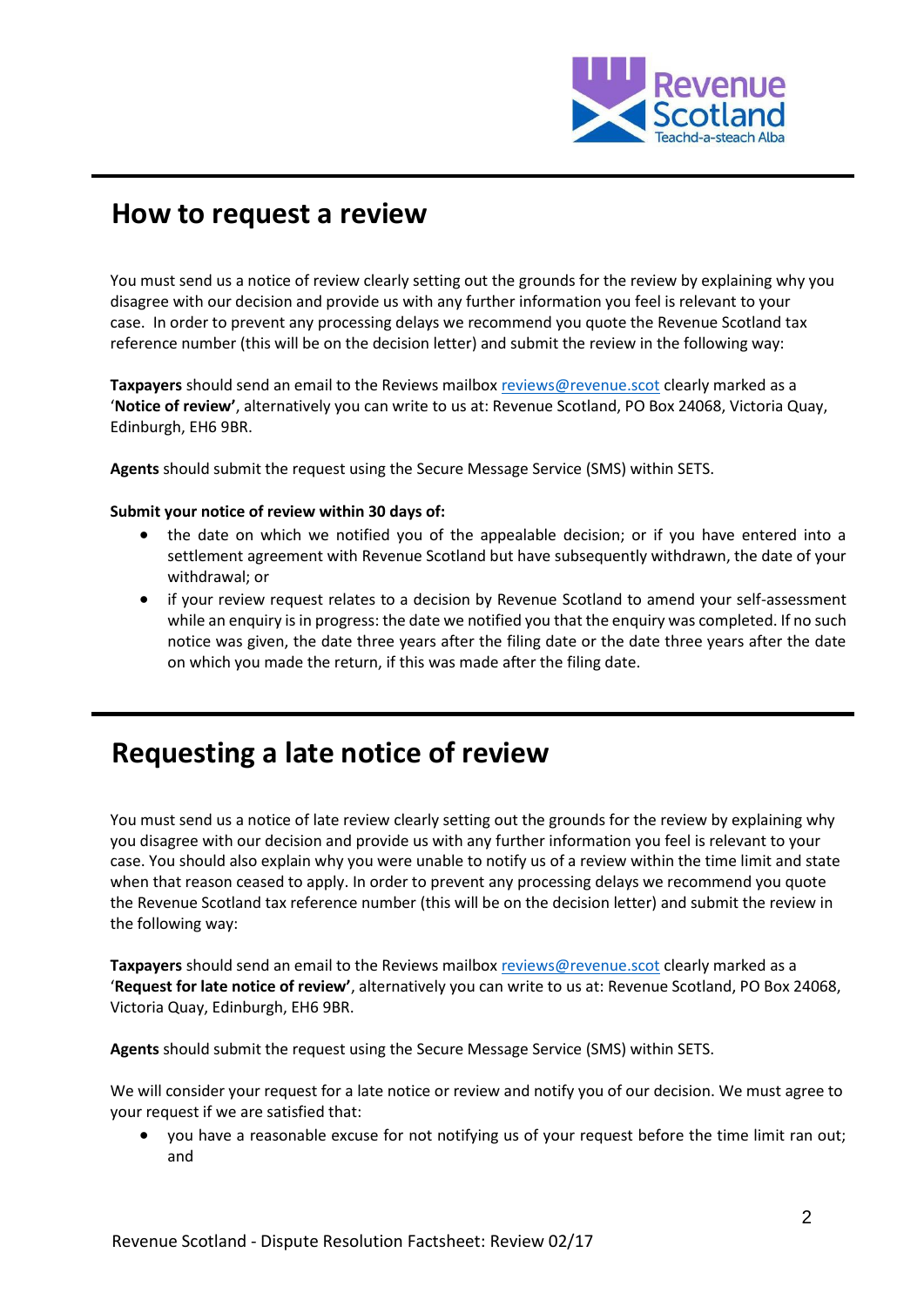

 you have made your request without an unreasonable delay after the reasonable excuse ceased to apply.

Further guidance and some examples of what we might consider to be a reasonable excuse are given in our guidance at RSTP6009.

If we do not agree to your request, or agree on limited grounds, you can apply to the Scottish Tribunals who may permit your request. Further information on the Tribunal is available in our Factsheet 'Dispute Resolution – Tribunals'. If the Tax Chamber of the First – 3 Revenue Scotland - Tier Tribunal for Scotland gives its permission for a late notice of review we must accept your request and you can then give us a notice of review.

# **Carrying out a review**

Once you have given us a notice of review, we will:

- notify you of our view of the original decision no later than 30 days after we received the notice, unless it is reasonable for the time limit to be longer, in which case we will inform you in writing.
- carry out our review. The review will be carried out by a member of Revenue Scotland staff with no prior involvement on the decision for which you have requested a review.
- in concluding our review, we can **uphold**, **vary** or **cancel** the original decision.

### **Additional representations/ information**

You have the statutory right to make representations to the member of Revenue Scotland staff completing the review, for example, by advancing new arguments. Your representations must be taken into account by the member of staff, provided they are madeat a stage when there is a reasonable opportunity to consider them. Any additional representations or presentation of new information should be made as early as possible during the review.

# **Notifying you about our conclusions**

The member of Revenue Scotland staff conducting the review will notify you about the conclusions of their review and the reasoning behind their conclusions no later than 45 days from the date they notified you of our view of the matter. This time limit may be varied if both you and we agree to do so.

If we do not notify you of our conclusions within 45 days or write to you to vary the time limit, the review is treated as having concluded that our view of the matter in question has been upheld, and we must notify you of this.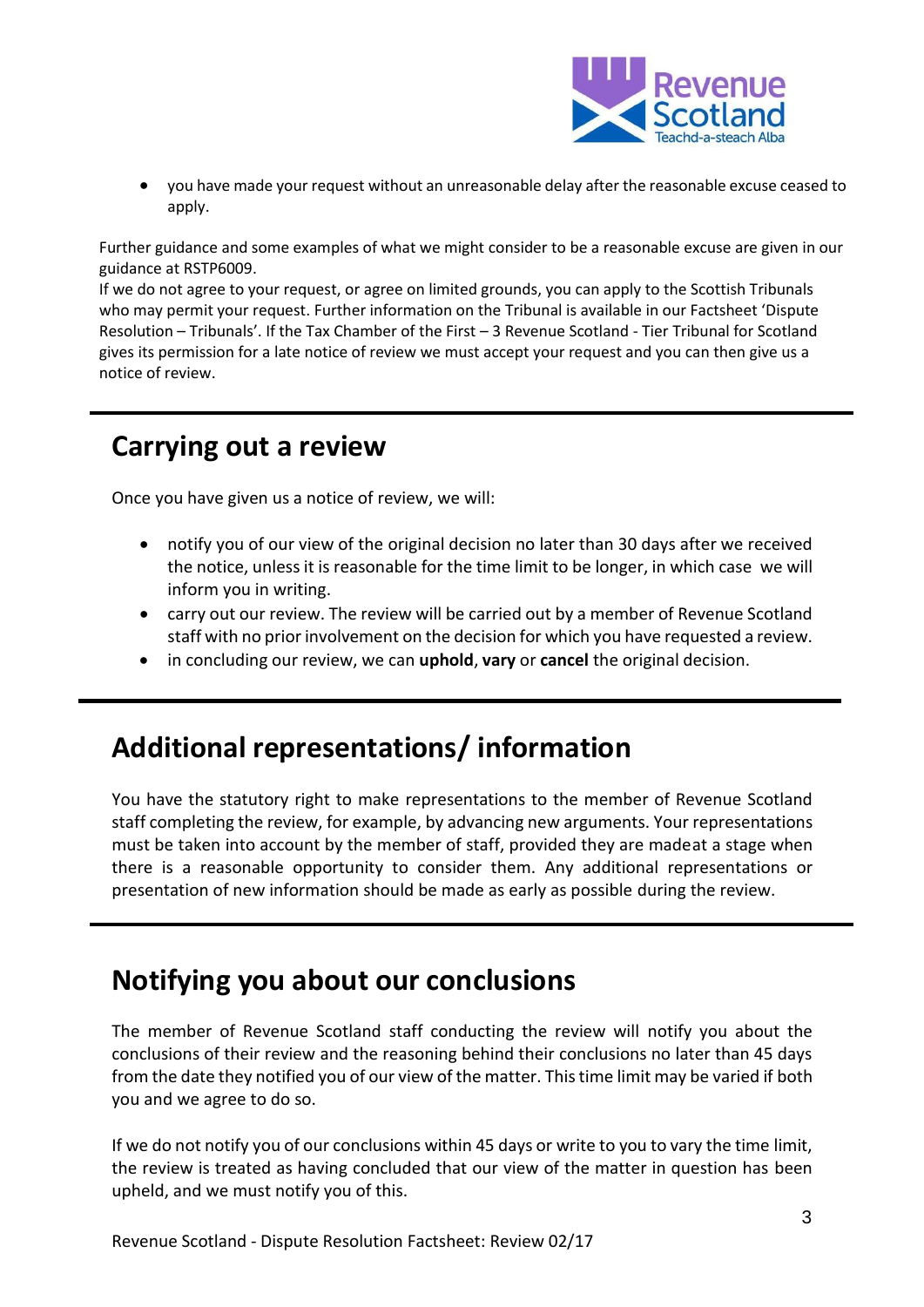

# **Concluding a review**

The conclusions of a review have the effect of a settlement agreement, unless you dispute our conclusions and, in relation to the same matter, choose to either:

- agree with us to enter into mediation; or
- give a notice of appeal to the Scottish Tribunals

If the notice of review related to an information notice or a requirement in such a notice, and the conclusions of the review either uphold or vary this notice or requirement, you must comply with the notice or requirement within the time period specified by us. You should note that this rule does not apply if you agree to enter into mediation with us, orgive a Notice of Appeal to the Scottish Tribunals.

# **Next steps**

Further information on mediation is available in our Factsheet 'Dispute Resolution - Mediation'. Further information on appeals can be found in our Factsheet 'Dispute Resolution – Tribunals'. You can find information and guidance on Revenue Scotland's Dispute Resolution process on our website at: [https://www.revenue.scot/compliance-](https://www.revenue.scot/compliance-dispute-resolution/dispute-resolution-process) [dispute](https://www.revenue.scot/compliance-dispute-resolution/dispute-resolution-process)[resolution/dispute-resolution-process.](https://www.revenue.scot/compliance-dispute-resolution/dispute-resolution-process)